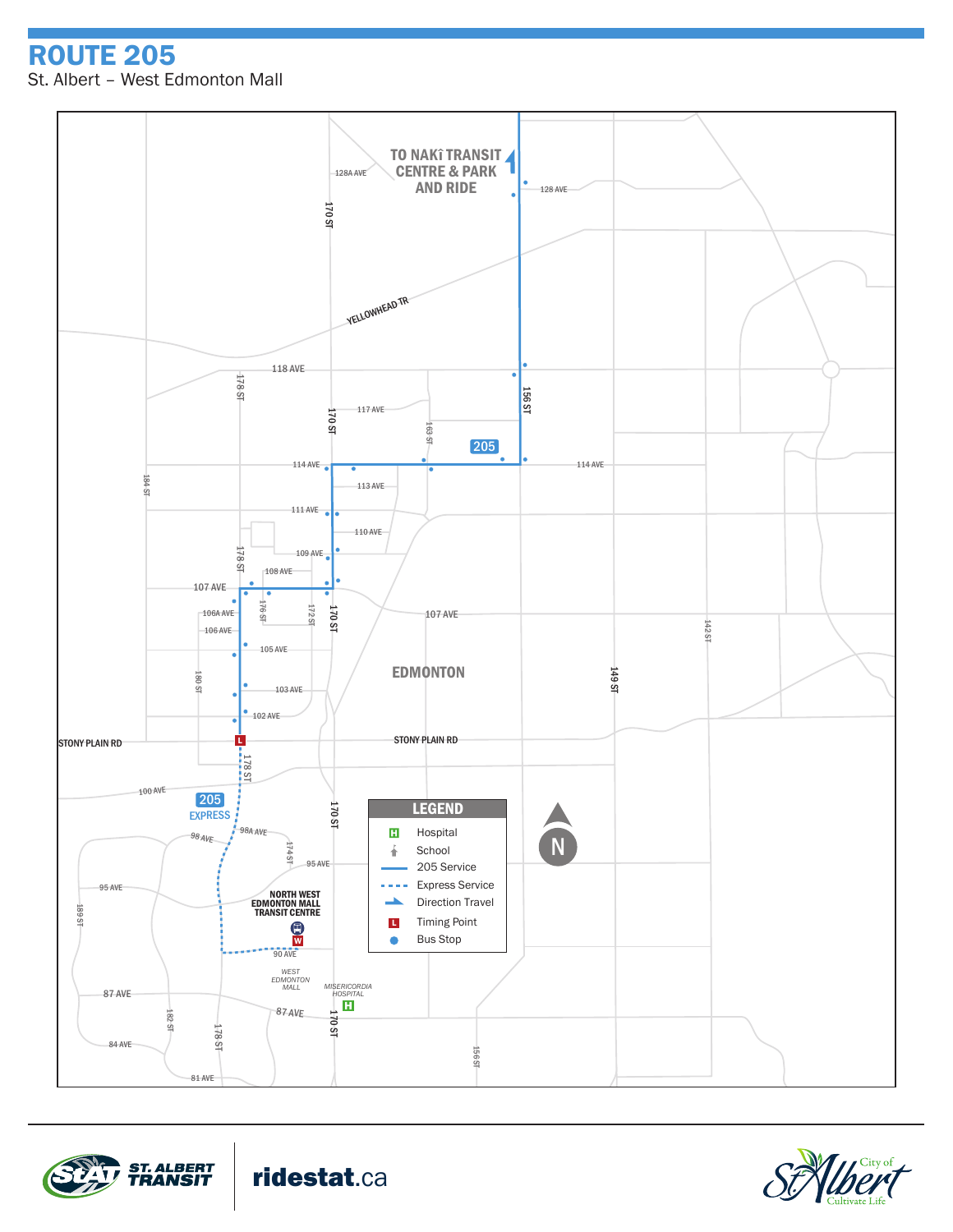## ROUTE 205 – WEEKDAYS

St. Albert – West Edmonton Mall

|           | <b>St. Albert to Edmonton</b>           |                                               |                                                                 |           | <b>Edmonton to St. Albert</b>                                   |                                        |                                           |
|-----------|-----------------------------------------|-----------------------------------------------|-----------------------------------------------------------------|-----------|-----------------------------------------------------------------|----------------------------------------|-------------------------------------------|
|           | <b>Nakî Transit Centre</b><br>Departure | <b>Stony Plain Rd</b><br>Southbound<br>178 St | North West Edmonton Mal<br>- Bay B<br>Transit Centre<br>Arrival |           | North West Edmonton Mall<br>Transit Centre - Bay B<br>Departure | 178 St<br>Stony Plain Rd<br>Northbound | Nakî Transit Centre<br><sup>Arrival</sup> |
|           | A                                       | L                                             | W                                                               |           | W                                                               | Ĺ                                      | A                                         |
| <b>AM</b> | 6:40                                    | 6:56                                          | 7:04                                                            |           | 7:14                                                            | 7:16                                   | 7:41                                      |
|           | 7:20                                    | 7:36                                          | 7:43                                                            |           | 7:55                                                            | 7:57                                   | 8:21                                      |
|           | 8:20                                    | 8:37                                          | 8:43                                                            | AM        | 8:52                                                            | 8:54                                   | 9:18                                      |
|           | 9:20                                    | 9:35                                          | 9:41                                                            |           | 9:52                                                            | 9:54                                   | 10:18                                     |
|           | 10:20                                   | 10:36                                         | 10:42                                                           |           | 10:52                                                           | 10:54                                  | 11:18                                     |
|           | 11:20                                   | 11:36                                         | 11:43                                                           |           | 11:52                                                           | 11:54                                  | 12:18                                     |
| <b>PM</b> | 12:20                                   | 12:37                                         | 12:44                                                           |           | 12:51                                                           | 12:53                                  | 1:18                                      |
|           | 1:20                                    | 1:38                                          | 1:45                                                            | <b>PM</b> | 1:50                                                            | 1:52                                   | 2:18                                      |
|           | 2:20                                    | 2:37                                          | 2:44                                                            |           | 2:47                                                            | 2:49                                   | 3:15                                      |
|           | 3:20                                    | 3:39                                          | 3:48                                                            |           | 3:52                                                            | 3:54                                   | 4:21                                      |
|           | 4:20                                    | 4:40                                          | 4:47                                                            |           | 4:56                                                            | 4:58                                   | 5:21                                      |
|           | 5:00                                    | 5:18                                          | 5:26                                                            |           | 5:38                                                            | 5:40                                   | 6:03                                      |
|           | 5:40                                    | 5:56                                          | 6:03                                                            |           | 6:18                                                            | 6:20                                   | 6:43#                                     |

# On-Demand buses on standby at Nakî Transit Centre. No requirement to book an On-Demand trip via the app.